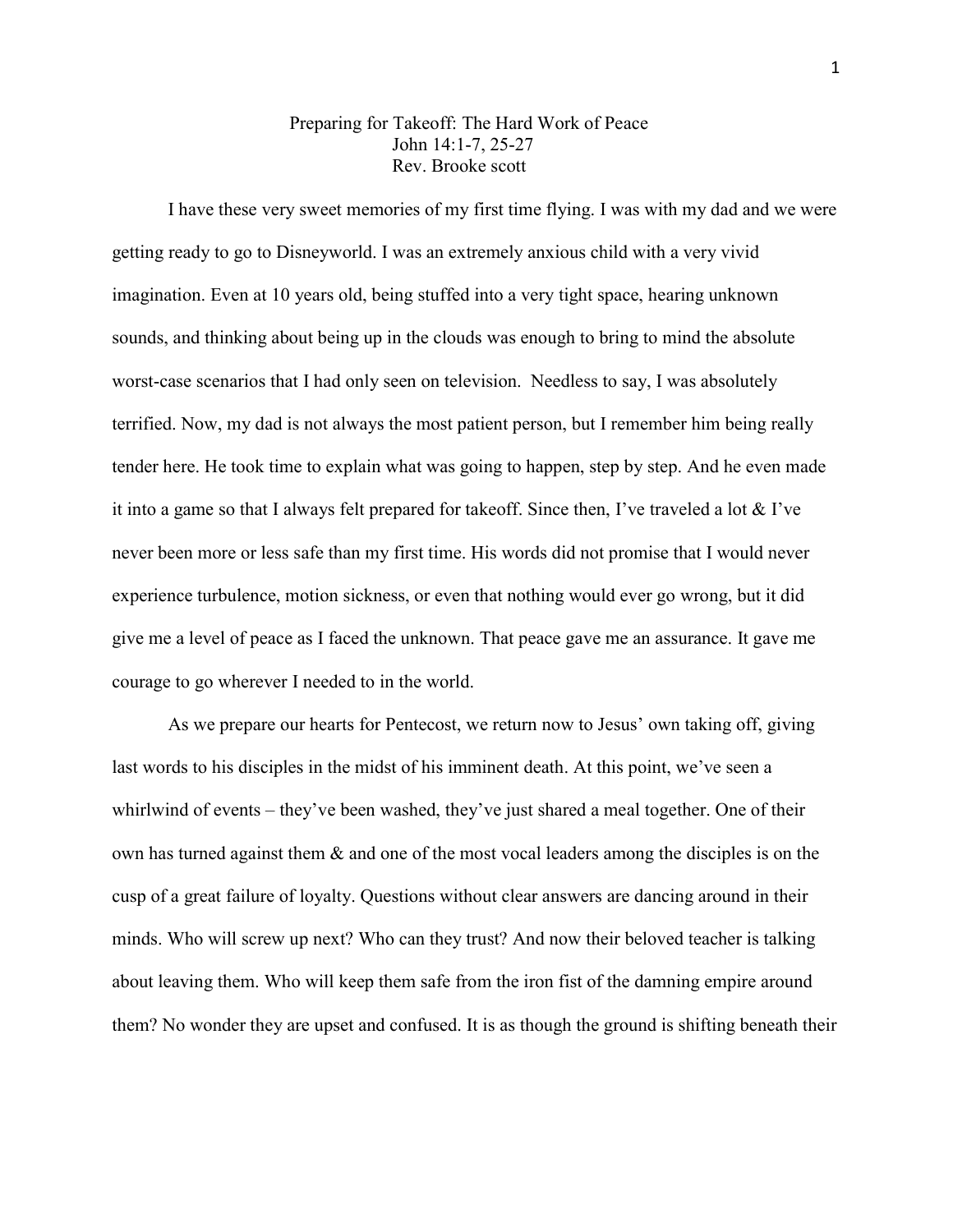feet. And here is Jesus speaking again in abstractions and incomprehensible terms. Where is he going exactly? Why can't they go with him?

 Jesus knows that his friends will soon be overcome with grief and he attempts to soothe them (Jodrey, WP). His own death is imminent and his own heart is troubled, yet his concern is for them (Sunday Prep). A commentator pointed out that maybe Jesus' tone here wasn't particularly confident or strong; perhaps his voice was cracking. We could imagine him speaking these words as his lip trembled and as tears formed in the corner of his eyes" (Hoezee). It's a profoundly sad moment and he wants them all to feel his love around them.

But for some reason, Jesus' comfort isn't exactly what we think it should be. He doesn't say, "Ok never mind, I'll stay." He doesn't say, "Everything's going to be okay." No! In response to all of the chaos & confusion, Jesus says the most ridiculous statement of all time - "Do not let your hearts be troubled." Like… are you serious? The atmosphere could not have been more troubling! The mayhem had already begun and more hell was about to break loose for Jesus and his followers (Hoezee, CE Preaching). But Jesus attempts to speak calm into their souls; he doesn't want them to feel alone. "Do not let your hearts be troubled, I am preparing a place for you." That day, he says it to them over and over. This passage is used at funerals a lot and I can understand why. For many, the thought of Jesus preparing a place brings peace or hope, but today I resonate more with the reaction of Thomas: "We don't know where you're going; how can we know the way?"

This is the same Thomas that we love to criticize for all of his doubts about the resurrection. But honestly maybe Thomas was always the realest one in the room. Because I have questions too. Like, Jesus, where are you going & can I come with you? Because I don't know about you but my heart is troubled. When I look out into the world  $\&$  I see that Covid has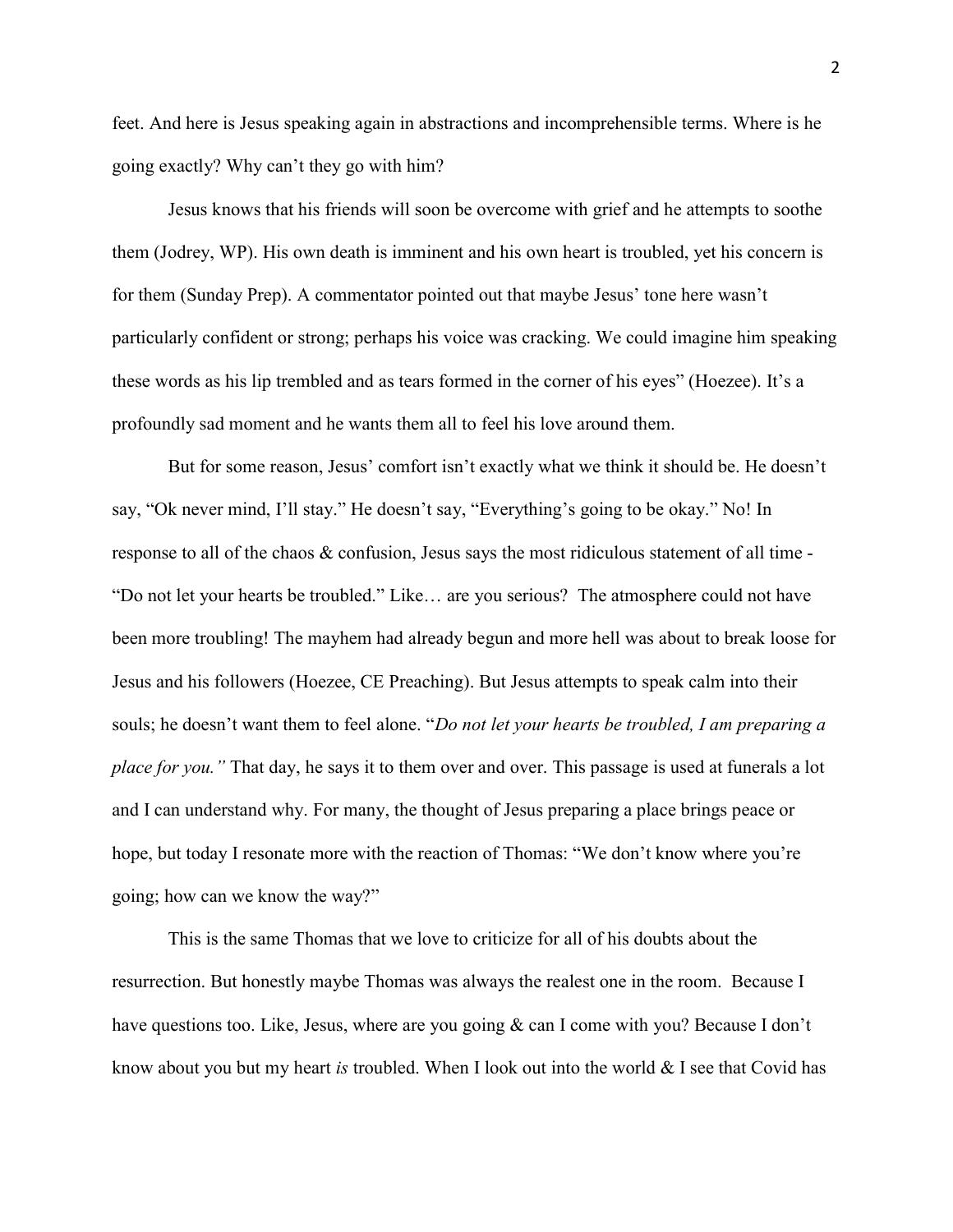taken the lives of one million people, my heart is troubled. When Asian lives are taken violently in a house of worship, my heart is troubled. When Black bodies are gunned down in a supermarket by a white supremacist and the headlines spent more time talking about Will Smith's slap, my heart is troubled. When all of sudden, mothers and parents all over the country cannot find baby formula to nourish their infants, my heart is troubled. So, my question is the same, as Thomas, Jesus, where are you going? Show me the way!

And Jesus says, look I get it. I'm going away but I'm not going to leave you alone. I'm getting ready to send you someone who will lead you into the ways of peace. But you already know the way. It's me. The things I've told you. The things we've done together. The ways I've taught you to free the captive, and loose the chains of injustice, & comfort the grieving. You don't have to keep looking– I am the way, I am the truth, I am the life. Which is to say whether I am with you physically or with you spiritually, our relationship will not be destroyed; stay close to me, and you'll find your way (Progressive Christianity). It's a word of comfort to his disciples. Jesus himself is the security they need; there is no need to panic, no need to search desperately for a secret map (E. Johnson, WP; K. Lewis, WP).

Unfortunately, these words, "I am the way, the truth, and the life; no one comes to the Father except through me" have gotten twisted and abused in Christian understanding. They're often used as a threat, as a way to tell people that they better "get with the program" and accept Jesus as their personal Lord and Savior" in order to be saved or else (E. Johnson, WP). For years, many have read this & been forced to ask themselves: Does this verse mean that Jesus is the only way to heaven? If so, what does that claim mean for all the faithful Hindus, Muslims, and Atheists, and Jews I have met, who are also good, funny, competent, kind, and smart human beings?" (Patheos). And yet, in its context, we can see that it's not a word of condemnation at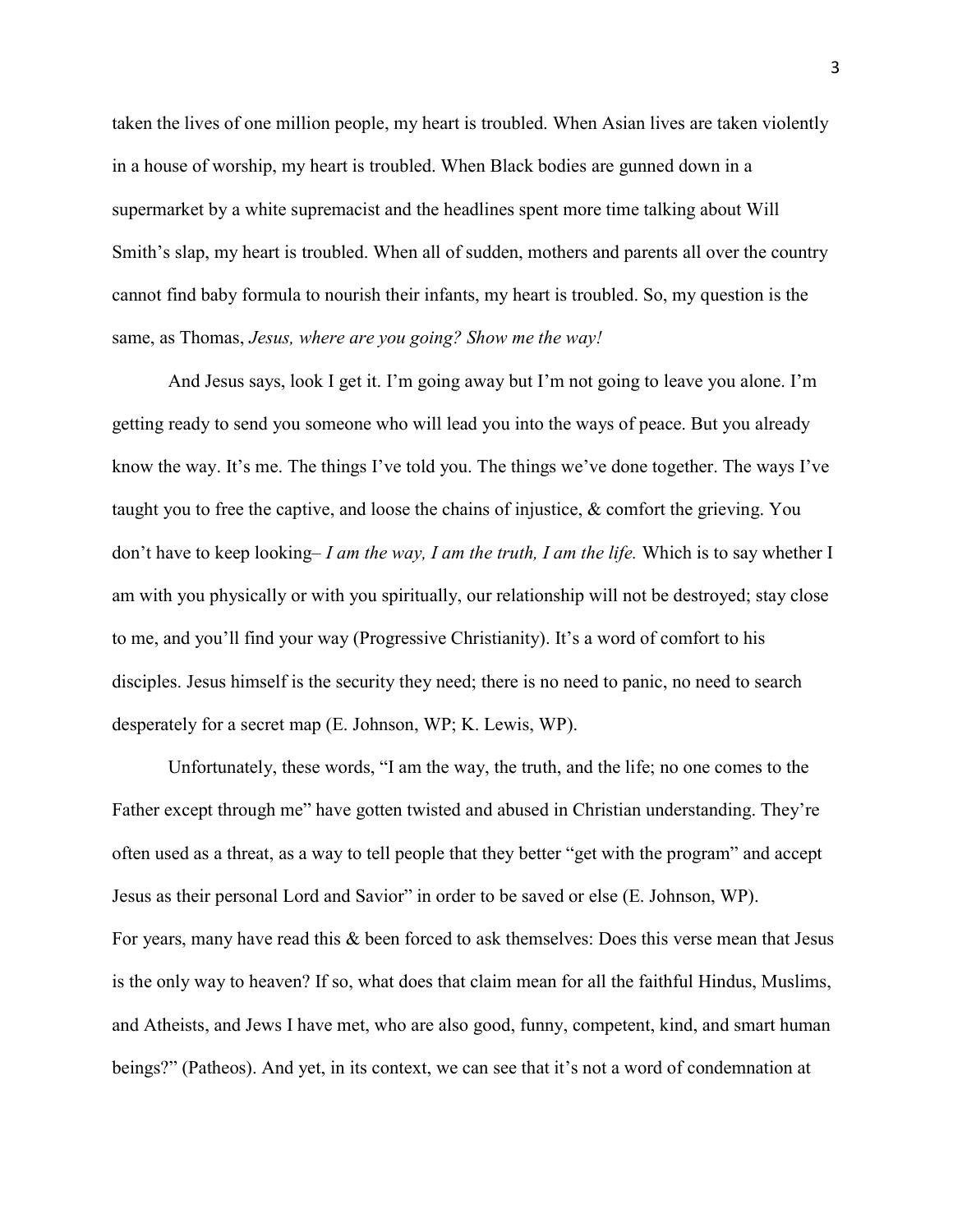all; it's not even about other belief systems at all. It's a word of assurance to those who are already in relationship with Jesus to continue in it even after he leaves them. If they abide in him, they'll never be lost; they'll find peace, they'll find life, they'll find the next right thing to do.

 And luckily for us, we learn that access to God and the revelation of God would not end with Jesus in the flesh. Because the Spirit would soon come, guiding them, moving the Jesus movement forward, and revealing God in new ways that speak to each context. The Spirit is described as Advocate, Comforter, Counselor, Helper. In this case, the Spirit is more like a tutor or prompter on the wings of the stage while a play is going on (Hoezee). She is the one called to strengthen our ministry of memory. She is called to whisper things into our hearts, reminding us of things we might otherwise forget, like who we are and whose we are. She is the one near us or alongside us, tempting us towards good deeds, prompting us towards justice, she is the one holding up the cue card when we can't find our place, saying, "this is the way; walk in it." And ultimately, she will guide our feet into the ways of peace.

Because In Jesus' time, the world was enjoying a version of peace— but Roman peace maintained by military prowess, ruthless power, and dominance (Sunday Prep). Thousands of years later, our own hearts remain troubled. "We live in a 'chronic heightened state of alertness,' particularly if you are a person in a marginalized body—it's a time where no public space can promise our safety: (St. Paul Eastern Shore). As massive acts of gun violence become increasingly ordinary, we, knowingly or not, carry the impact of this in our spirits and awareness. A time where the world continues to love war  $\&$  the climate crisis looms, leaving us with questions about our own future.

But it is also so easy to get stuck in an endless cycle of looking for peace in all the wrong places. We think if people would just stop arguing and start listening to one another, there could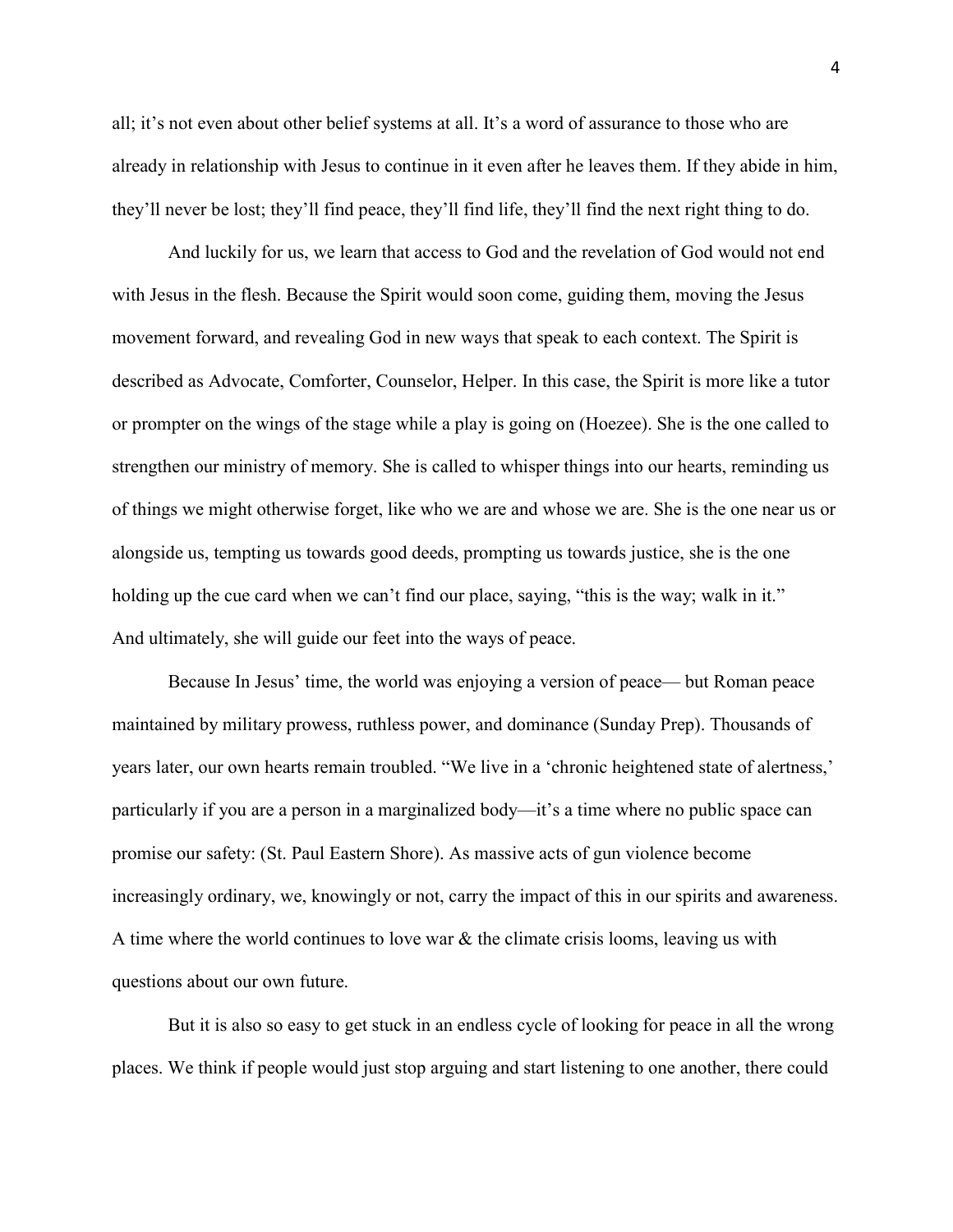be peace. If we could just be satisfied with what we have instead of trying to consume more and more, we would find peace. But the peace the world offers isn't really any peace at all. At best, it's a bandage we put over the wounds of our fear and frustration.

In reality, Jesus' peace doesn't promise protection from violence or an end to conflict. The peace that Jesus offers comes from living into and trusting in the life of God (enfleshed). It isn't the feeling of escaping harsh realities; it is a calm assurance and a bold confidence in the face of danger, an active protest against all that is not the way, the truth, and the life. True peace is what enabled Jesus not to retreat even when he knew the crucifixion was coming. It's what kept him healing and preaching and teaching even when his own hometown tried to throw him off a cliff. It's how he was able to have an uncompromising and grounded conversation about truth and life with Pilate rather than beg for his life (enfleshed). True peace is what allows us to face even our worst fears with purpose and love. Even as corporations kill the planet, even as humans destroy one another, true peace is what enables us to live with integrity, remaining true to our calling and values no matter what situation we are in. This is the peace of Christ - enabling us to love anyhow. It is trusting that showing up to God and thus to each other is enough, even when the rest is out of our control (enfleshed).

And yet, the peace that Christ gives is NOT passive or a promise for let's-all-just-getalong. It is not that which soothingly tells us everything is okay when it isn't. True peace does not take the fight out of those who labor towards better conditions and a better world. No, true peace is active & working towards it can be risky. This kind of peace keeps us from choosing our own self-protection at the expense of the marginalized. It is that peace that causes us to live courage in the midst of terrifying situations. It is that peace that causes people to defy tyrants and stand up against the powers that threaten and intimidate. This kind of peace enables inspires us to